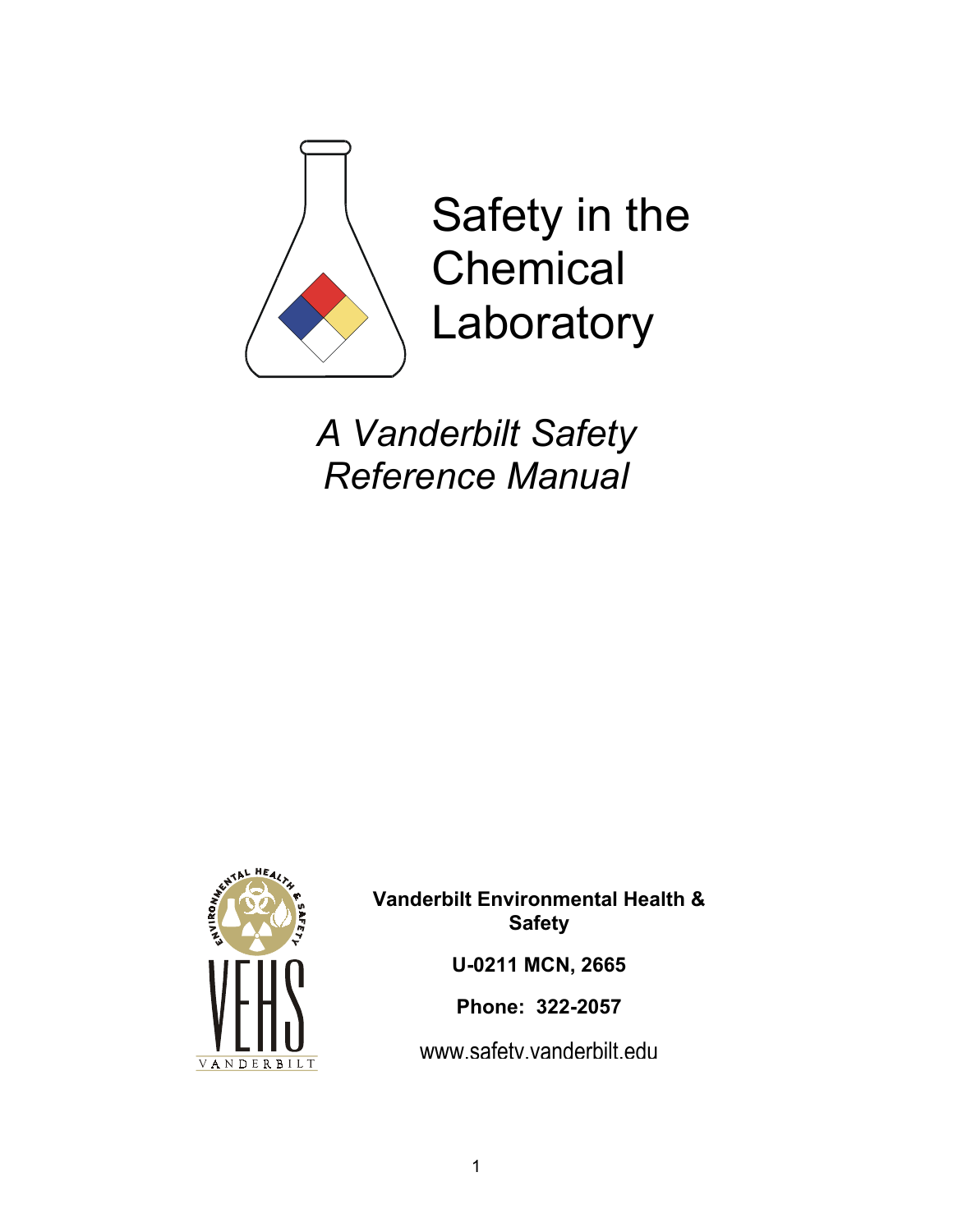# **Table of Contents**

| Hazard Communication, The Lab Standard & The Chemical Hygiene Plan3 |  |
|---------------------------------------------------------------------|--|
|                                                                     |  |
|                                                                     |  |
|                                                                     |  |
|                                                                     |  |
|                                                                     |  |
|                                                                     |  |
|                                                                     |  |
|                                                                     |  |
|                                                                     |  |
|                                                                     |  |
|                                                                     |  |
|                                                                     |  |
|                                                                     |  |
|                                                                     |  |
|                                                                     |  |
|                                                                     |  |
|                                                                     |  |
|                                                                     |  |
|                                                                     |  |
|                                                                     |  |
|                                                                     |  |
|                                                                     |  |
|                                                                     |  |
|                                                                     |  |
|                                                                     |  |
|                                                                     |  |
|                                                                     |  |
|                                                                     |  |
|                                                                     |  |
|                                                                     |  |
|                                                                     |  |
|                                                                     |  |
|                                                                     |  |
|                                                                     |  |
|                                                                     |  |
|                                                                     |  |
|                                                                     |  |
| Compressed Gas & Cryogenic Liquid Cylinders Can Become Rockets 12   |  |
|                                                                     |  |
|                                                                     |  |
|                                                                     |  |
|                                                                     |  |
|                                                                     |  |
|                                                                     |  |
|                                                                     |  |
|                                                                     |  |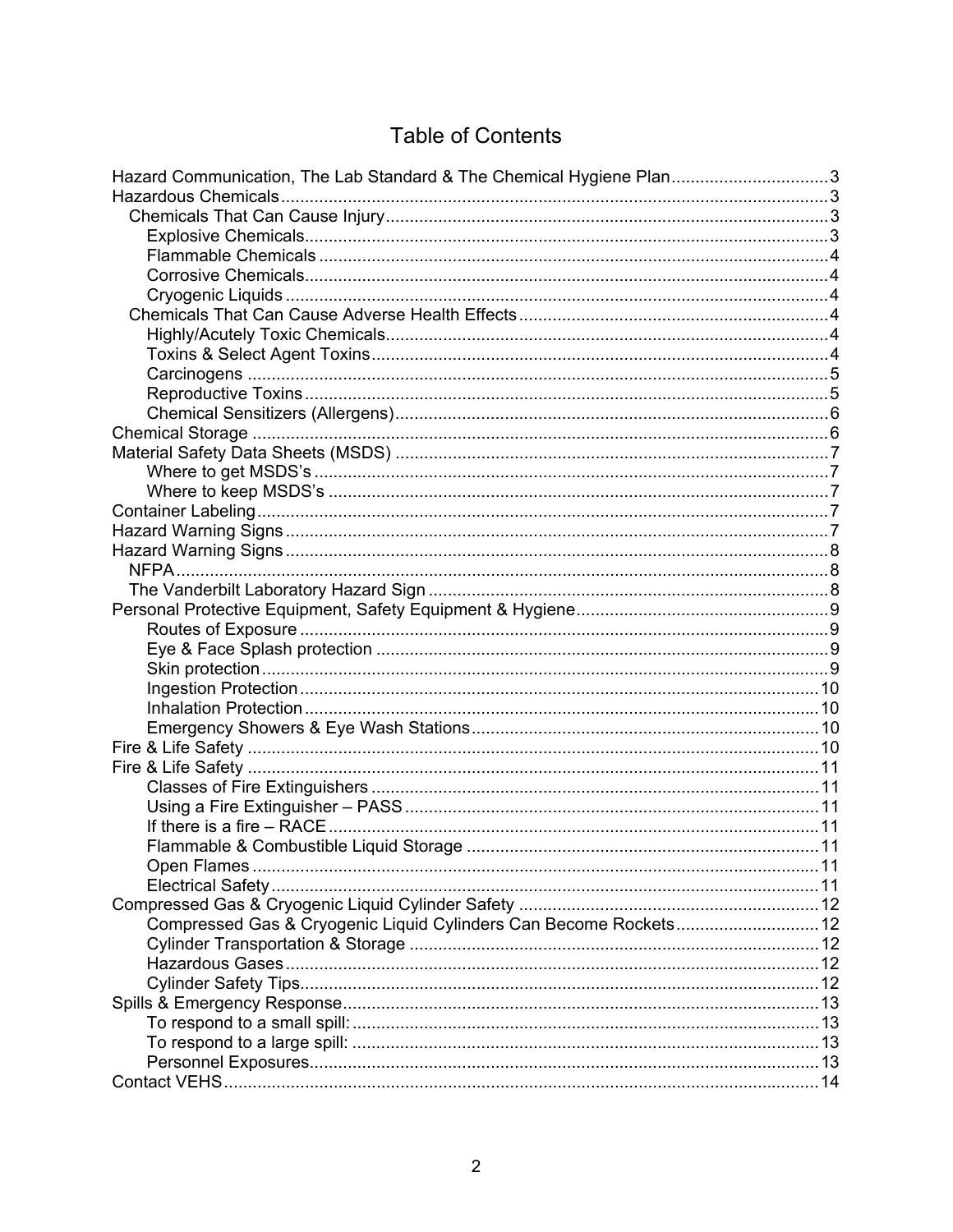## <span id="page-2-0"></span>**Hazard Communication, The Lab Standard & The Chemical Hygiene Plan**

The *Hazard Communication Standard*, also known as the *Right to Know Law* is mandated by the Occupational Safety & Health Administration (OSHA) in 29 CFR 1910.1200 and by the Tennessee Division of Occupational Safety & Health (TOSHA) in 0800-1-9. This standard requires that all employees (1) receive initial safety training about all hazardous chemicals at work and additional training whenever new hazardous chemicals are introduced, (2) have immediate access to and know how to use Material Safety Data Sheets (MSDS) and (3) are taught to label all containers of chemicals. The Hazard Communication mandated by TOSHA differs from OSHA in that TOSHA also requires annual retraining on hazardous chemicals.

Because of the special safety concerns that arise in a laboratory setting, OSHA developed the *Lab Standard* (29 CFR 1910.1450). The *Lab Standard* supplements the requirements of the Hazard Communication Standard by instituting these additional requirements:

- o Each lab must have a written *Chemical Hygiene Plan*.
- $\circ$  The employer must maintain employee chemical exposures below the legal limits.
- $\circ$  Respiratory protection must be provided to maintain chemical exposure below the legal limits.
- o The employer must provide free medical consultations and/or examinations if there is a suspected exposure.
- $\circ$  The employer must maintain records for chemical monitoring results, employee medical evaluations, and employee training.

The *Chemical Hygiene Plan* that is required by the *Lab Standard* must be specific for each lab and must provide a detailed chemical hygiene plan that outlines policies & procedures used to protect the laboratory workers. Material Safety Data Sheets must be immediately available in all laboratories.

## **Hazardous Chemicals**

Chemicals may be classified as hazardous for several reasons. A chemical may cause injury or damage because of its toxic properties or because of some physical property. For instance, flammable chemicals are hazardous because they will catch fire and burn more readily than other chemicals and a chemical that is a poison causes an adverse health effect on some organ or organ system.

#### **Chemicals That Can Cause Injury**

#### Explosive Chemicals

Some chemicals are explosive and peroxide-forming chemicals can become explosive over time. The first time a container of a peroxide-forming chemical is opened, it must be labeled with the date. These chemicals should be turned over as hazardous waste to VEHS no later than six months from the date they have been opened. If you find a bottle of a peroxide forming chemical and you are not sure how old it is, DO NOT move it if there are white crystals present around on the container. Common examples of some peroxide forming chemicals include ethers, tetrahydrofuran, dioxane & dry picric acid. However, many other chemicals can also form peroxides.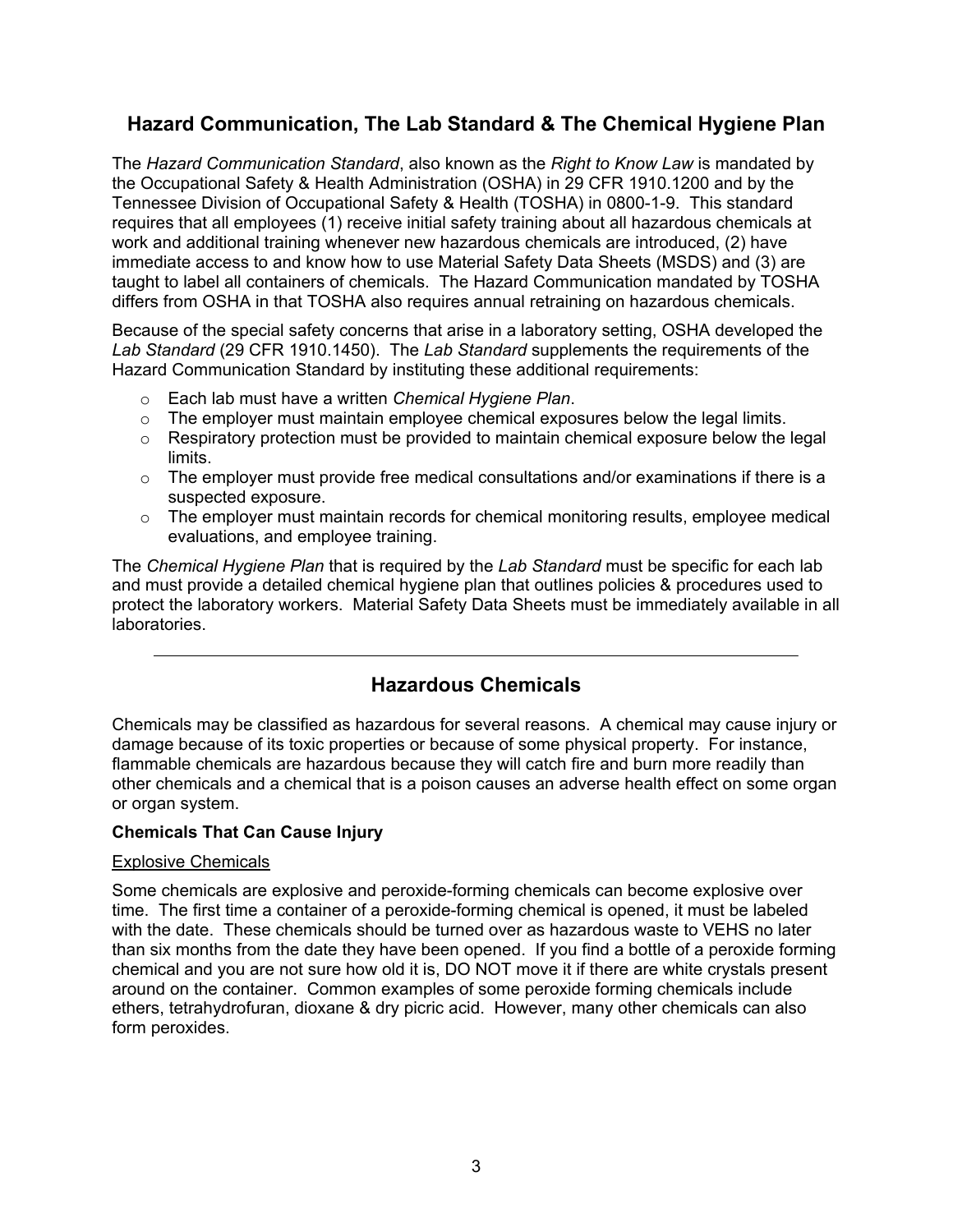#### <span id="page-3-0"></span>Flammable Chemicals

Flammable chemicals will readily catch fire and burn in air. The most common flammable chemicals found in the laboratory are organic solvents. These chemicals must be stored in a flammable storage cabinet.

#### Corrosive Chemicals

Corrosive chemicals destroy exposed tissue through chemical action. The most common corrosive chemicals are acids (pH<7) and bases (pH>7). Acids and bases must be stored separately in cabinets that will not be corroded. Hydrofluoric acid is an especially hazardous acid, because it will not only corrode living tissue, it will also damage bone. Individuals who work with hydrofluoric acid must have the antidote, calcium gluconate, immediately available in case of an accident.

#### Cryogenic Liquids

Cryogenic liquids kill skin through flash freezing – frostbite. Since most cryogenic liquids also displace oxygen as they evaporate, they are hazardous in poorly ventilated areas.

#### **Chemicals That Can Cause Adverse Health Effects**

Acute health effects occur immediately after exposure to a toxic chemical. An example of an acute health effect would be passing out after inhalation of a toxin. Chronic health effects may not be evident until days, months, or even years after the exposure and may result from either one exposure or several exposures over a period of time. Emphysema and cancer are two examples of chronic health effects.

#### Highly/Acutely Toxic Chemicals

Highly or acutely toxic chemicals include any chemical that falls within any of the following OSHA defined categories:

- o A chemical with a median lethal dose (LD50) of 50 mg or less per kg of body weight when administered orally to certain test populations.
- $\circ$  A chemical with an LD50 of 200 mg less per kg of body weight when administered by continuous contact for 24 hours to certain test populations.
- $\circ$  A chemical with a median lethal concentration (LC50) in air of 200 parts per million (ppm) by volume or less of gas or vapor, or 2 mg per liter or less of mist, fume, or dust, when administered to certain test populations by continuous inhalation for one hour, provided such concentration and/or condition are likely to be encountered by humans when the chemical is used in any reasonably foreseeable

#### Toxins & Select Agent Toxins

Toxins are chemicals created by plants, animals or microorganisms that are poisonous to humans. Certain toxins have been listed as *Select Agent Toxins* by the Centers for Disease Control (CDC). Vanderbilt is required to register these toxins with the CDC and must follow strict procedures for receipt, use, security and disposal. If you plan to use a *Select Agent Toxin*, contact the Biosafety Program Manager in the VEHS department. Following is a list of the *Select Agent Toxins*:



- o Abrin
- o Aflatoxins
- o Botulinum toxins
- o *Clostridium perfringens* epsilon toxin
- o Conotoxins
- o Diacetoxyscirpenol
- o Shigatoxin
- o Staphylococcal enterotoxins
- o Tetrodotoxin
- $\circ$  T-2 toxin
- o Ricin
- o Saxitoxin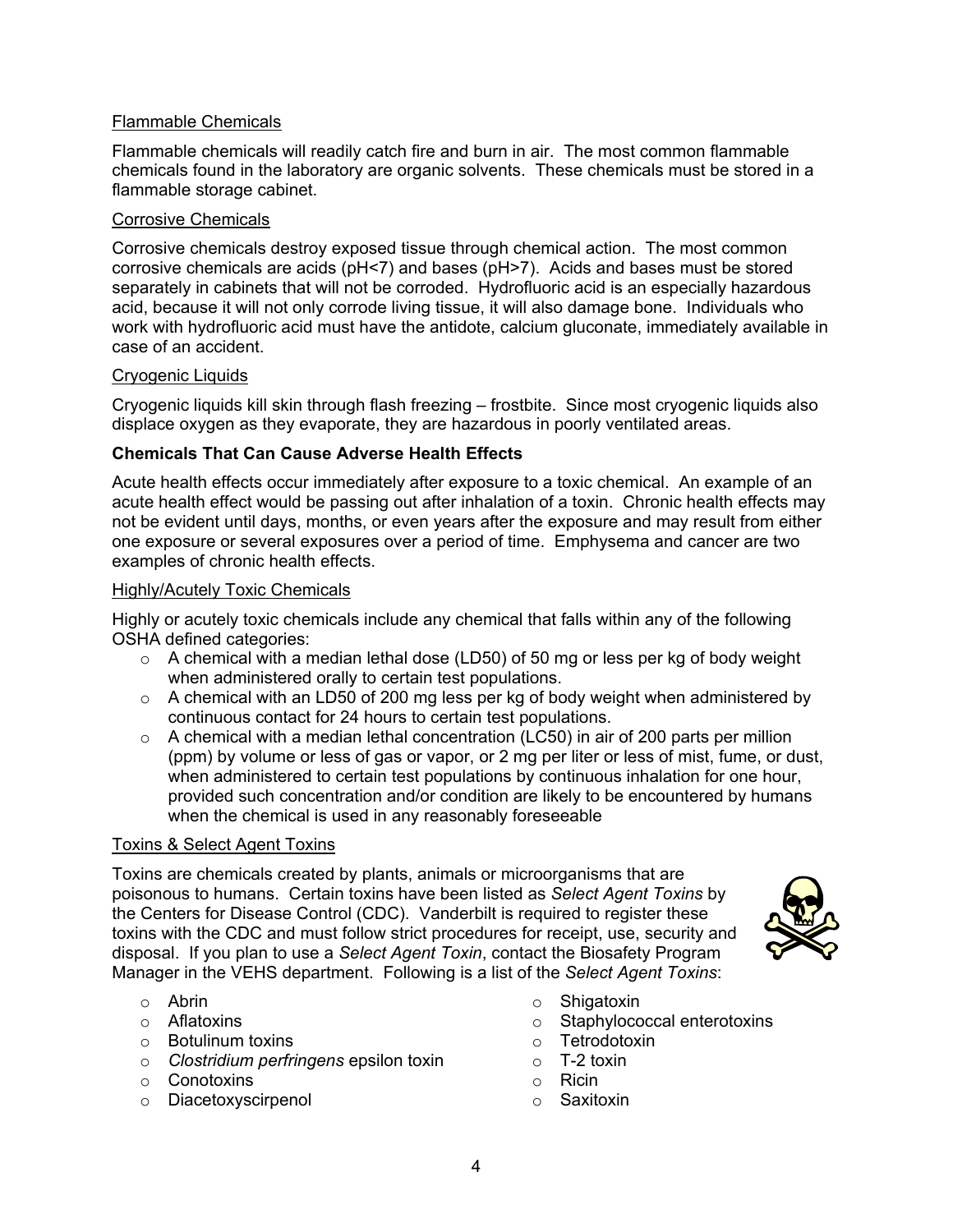### <span id="page-4-0"></span>**Carcinogens**

A carcinogen is a substance capable of causing cancer. There are three sources that provide lists of carcinogens:

o These carcinogens have been specifically listed by OSHA in Subpart Z of the OSHA standards:

| Chemical                               | Chemical        |
|----------------------------------------|-----------------|
|                                        | Abstracts (CAS) |
|                                        | Number          |
| 4-Nitrobiphenyl                        | 92933           |
| alpha-Naphthylamine                    | 134-32-7        |
| methyl chloromethyl ether              | 107302          |
| 3,3'-Dichlorobenzidine (and its salts) | $91 - 94 - 1$   |
| bis-Chloromethyl ether                 | 542881          |
| beta-Naphthylamine                     | 91-59-8         |
| <b>Benzidine</b>                       | $92 - 87 - 5$   |
| 4-Aminodiphenyl                        | $92 - 67 - 1$   |
| Ethyleneimine                          | 151564          |
| beta-Propiolactone                     | $57 - 57 - 8$   |
| 2-Acetylaminofluorene                  | 53963           |
| 4-Dimethylaminoazo-benezene            | 60117           |
| N-Nitrosodimethylamine                 | 62-75-9         |
| <b>Vinyl Chloride</b>                  | $75-01-4$       |
| Inorganic Arsenic                      | 7440-38-2       |
| Cadmium                                | 7440-43-9       |
| <b>Benzene</b>                         | $71-43-2$       |
| 1,2-Dibromo-3-chloropropane            | $96-12-8$       |
| Acrylonitrile                          | $107 - 13 - 1$  |
| Ethylene oxide                         | $75 - 21 - 8$   |
| Formaldehyde                           | 50-00-0         |
| Methylenedianiline                     | 101-77-9        |
| 1,3-Butadiene                          | 106-99-0        |
| Methylene chloride                     | 75-09-2         |

- o The *National Toxicology Program (NTP)* lists chemicals under the category "known to be carcinogens" in the *Annual Report of Carcinogens* (http://ntp-server.niehs.nih.gov/).
- o The *International Agency for Research on Cancer (IARC)* has divided chemicals into different groups (http://193.51.164.11/monoeval/grlist.html):
	- o Group 1 lists chemicals that are known to be carcinogenic to humans.
	- o Group 2A lists chemicals that are probably carcinogenic to humans.
	- o Group 2B lists chemicals that are possibly carcinogenic to humans.

#### Reproductive Toxins

*"A large number of workplace chemicals, physical and biologic agents can damage the reproductive systems of both male and female workers, resulting in infertility, spontaneous abortion, developmental impairment or death in an embryo, fetus or child."* - OSHA Priority Summary Sheet on Reproductive Toxins (http://www.osha.gov/oshinfo/priorities/reproductive.html)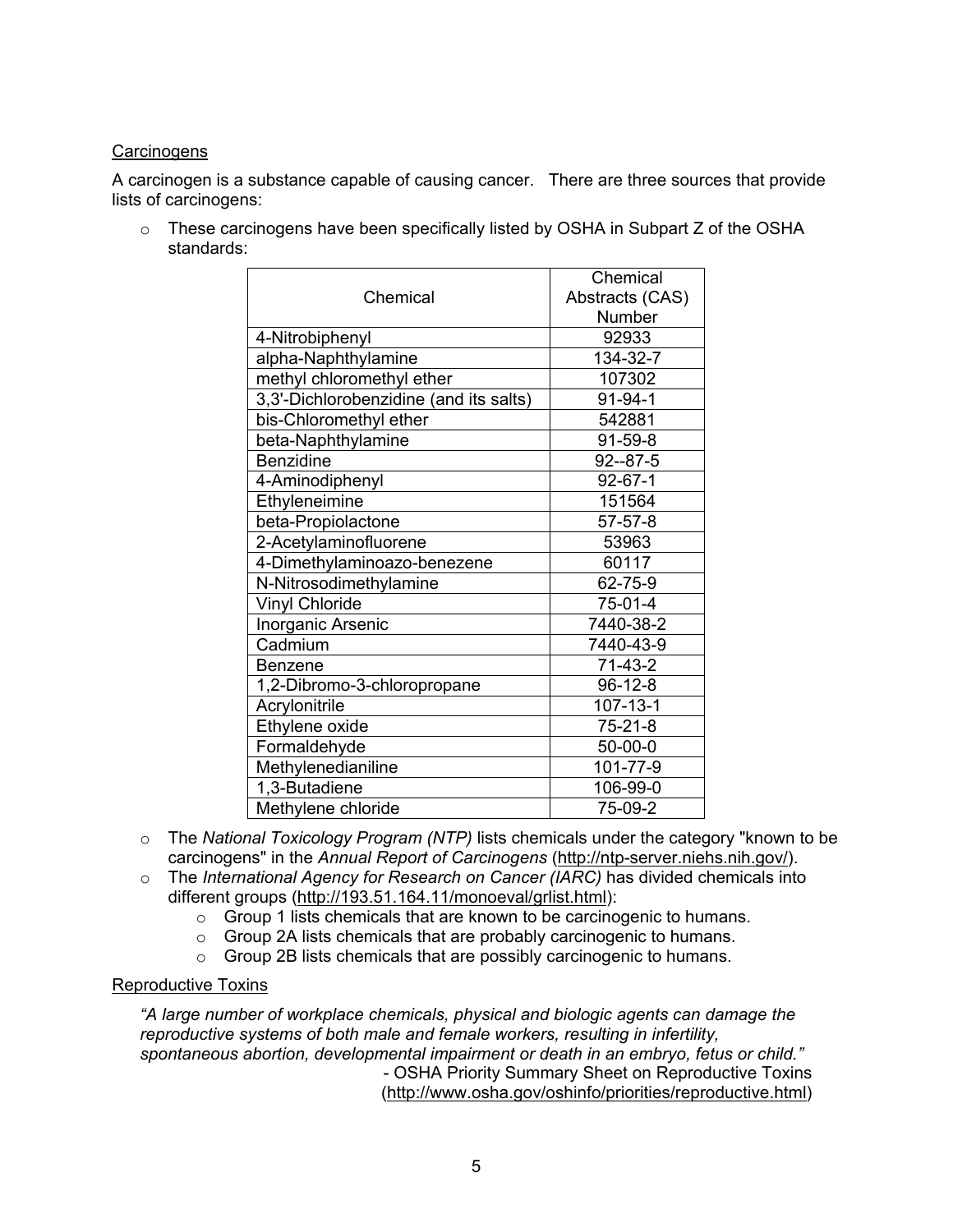<span id="page-5-0"></span>Reproductive toxins are chemicals that can cause problems with male and/or female reproduction. These problems can include fertility and gestation. Some chemicals cause problems for infants if a breast-feeding mother is exposed.

*Mutagens* are chemicals that cause a mutation in DNA. If the mutation occurs in germinal cells, it may affect progeny. *Teratogens* are chemicals that cause birth defects to occur in a developing embryo or fetus when the mother is exposed during pregnancy.

#### Chemical Sensitizers (Allergens)

An *allergy* develops when the immune system reacts to a harmless substance as if it were infectious, triggering the production of antibodies. Subsequent exposures to even very small amounts of the same substance can trigger the allergic response. The individual who has developed an allergy can manifest the allergic response as a skin rash, eye irritation, allergic asthma, or, in severe allergic reactions, anaphylactic shock that can result in death if not treated quickly enough.

There are several chemicals and classes of chemicals that can be sensitizers. Listed here are some of the more common sensitizer chemicals:

- o Polyisocyanates
- o Latex rubber
- o Metals
- o Acid anhydrides
- o Formaldehyde
- o Toluene
- o Thioacetic acid
- o Diazomethane
- o Dicyclohexylcarbodiimide
- o Benzylic & allylic halides
- o Some phenol derivatives
- o Coal tar volatiles

## **Chemical Storage**

Chemicals should be stored so that they are separated from other chemicals with which they might react. Use the flammable, acid or base storage cabinets as appropriate.

Be careful to store temperature sensitive chemicals in appropriate refrigerators or freezers. Standard refrigerators are not appropriate for storing volatile and/or flammable chemicals. Use explosion-proof refrigerators for storing flammable chemicals.

Do not store chemicals near direct sunlight or other heat sources and avoid storing chemicals on benches, high cabinets and in chemical hoods.

Provide secondary containment for all liquids when storing or transporting chemicals.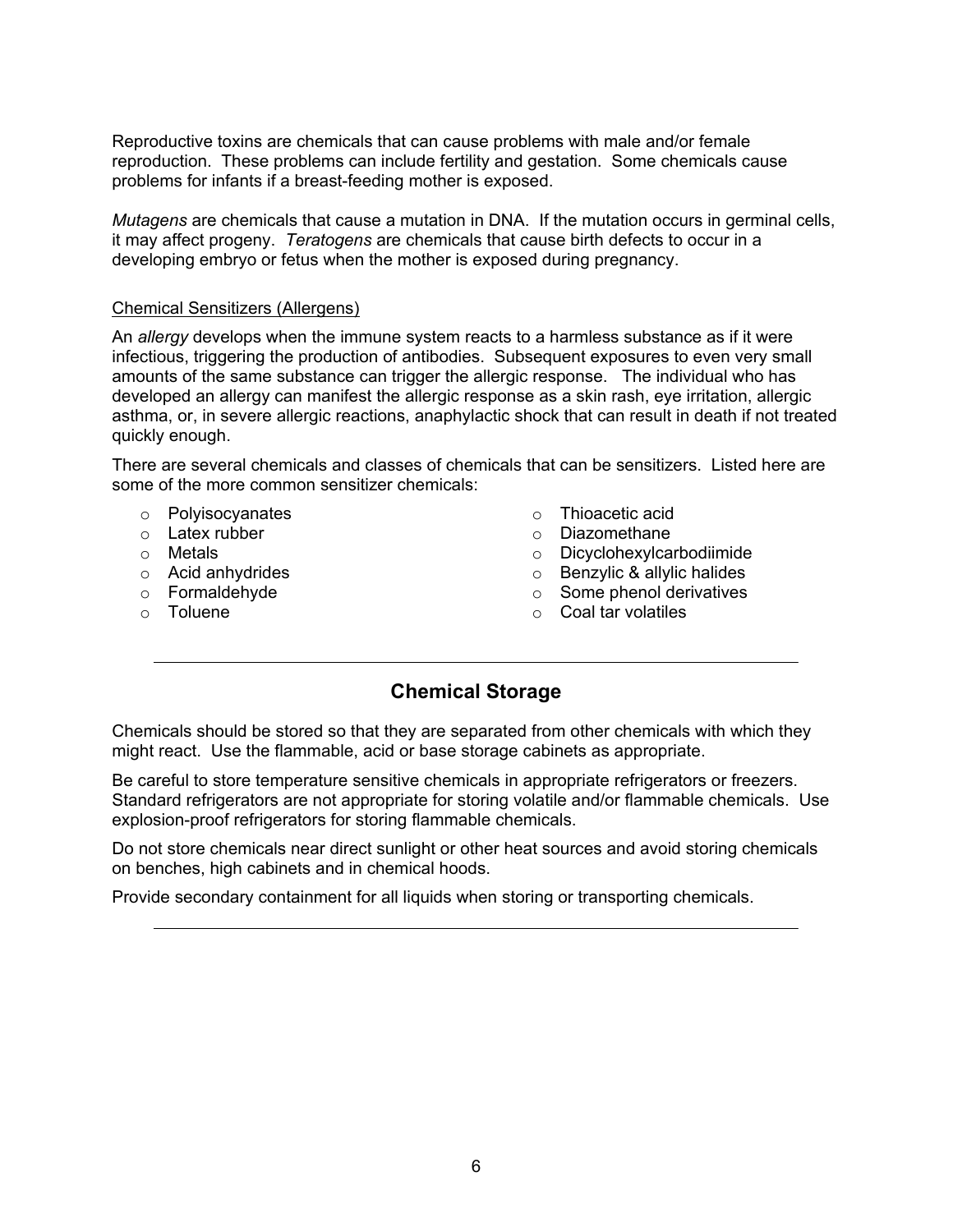## **Material Safety Data Sheets (MSDS)**

<span id="page-6-0"></span>A *Material Safety Data Sheet* is a detailed report about a chemical or chemical formulation. The report includes a description of the hazards associated with the chemical and how to safely handle it. MSDS's from different manufacturers may have different formats, but they are all required to have the same information. Information that must be included on an MSDS includes:

- o Chemical Product & Company Information
- o Information on Ingredients
- o Hazards Identification
- o First Aid Measures
- o Fire Fighting Measures
- o Accidental Release Measures
- o Handling & Storage
- o Exposure Controls & Personal ProtectionPhysical & Chemical **Properties**
- o Stability & Reactivity
- o Toxicological Information
- o Ecological Information
- o Disposal Considerations
- o Transport Information
- o Regulatory Information

Some of the terms used in MSDS's may be unfamiliar. On the "Links" page of the VEHS web site are links to sites with definitions for many of those terms (http://www.safety.vanderbilt.edu/).

#### Where to get MSDS's

- 1. All manufacturers are required to supply MSDS's for the chemicals they sell. If for some reason you do not receive a MSDS for a chemical you have purchased, you can contact the company and ask them to fax the MSDS to you. Several companies now provide online access to their MSDS's.
- 2. VEHS provides access to an online MSDS service that can be accessed by anyone who is logged on to a VU or VUMC computer (http://www.safety.vanderbilt.edu/).
- 3. VEHS also provides links to several free online MSDS sites through the "Links" page which can be accessed through any computer with internet access.

#### Where to keep MSDS's

All laboratories are required to have immediate access to MSDS's for every chemical used or stored in that lab. Therefore, you must keep your MSDS's in a location that is convenient for everyone in your lab.

### **Container Labeling**

The Lab Standard requires that all chemicals be labeled. If you transfer a chemical from the original container to a new container, you need to also label that new container with the name of the chemical. This is very important because in the event of an emergency you need to know the exact chemical name or chemical formulation you are working with so that you will know which MSDS to consult. Containers must be labeled with:

- $\circ$  Chemical name
- o Manufacturer's name
- o Physical hazards
- o Long & short term health effects

o Health hazards

For frequently used chemicals, you can create your own labels for secondary containers using a word processing program and standard labels so that you can print them out as they are needed.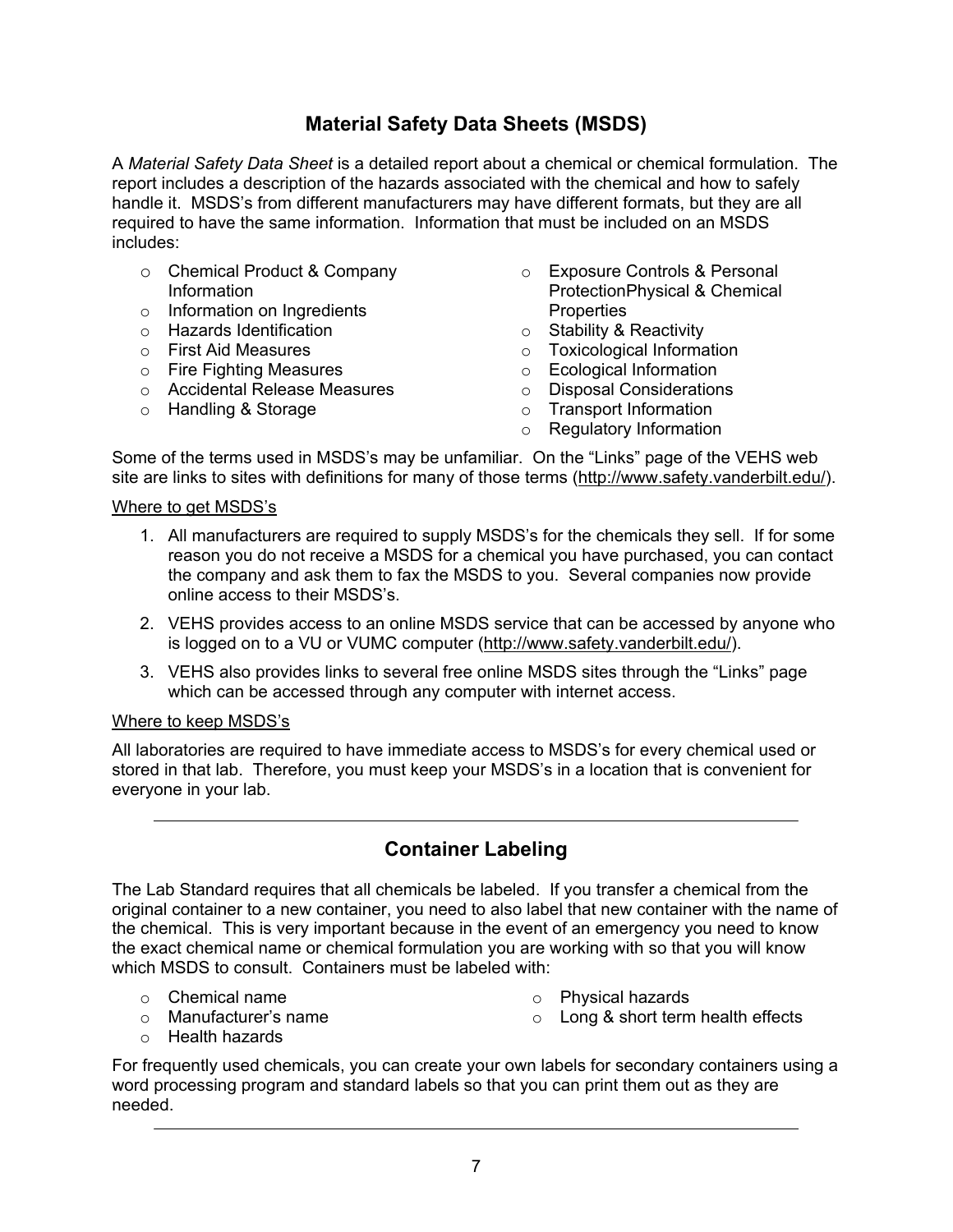## **Hazard Warning Signs**

### <span id="page-7-0"></span>**NFPA**

The National Fire Protection Association (NFPA) labeling system uses a color-coded diamond to represent four different hazards. *Red* indicates fire hazard, *yellow* indicates reactivity hazard, *blue* indicates health hazard, and *white* is used to indicate other hazards such as **W** (water reactive) or  $\mathbf{OXY}$  (oxidizer). Numbers are used to rank the degree for each type of hazard:

**2 4**

- **3** 4 = extreme hazard 3 = serious hazard
- 
- 2 = moderate hazard
- $1 =$  slight hazard
- $0 = no$  or minimal hazard



Vanderbilt has developed a chemical inventory/signage program called *Hazard Identification Program (HIP)*. On-campus users can access this program through http://safetyapps.vanderbilt.edu/.

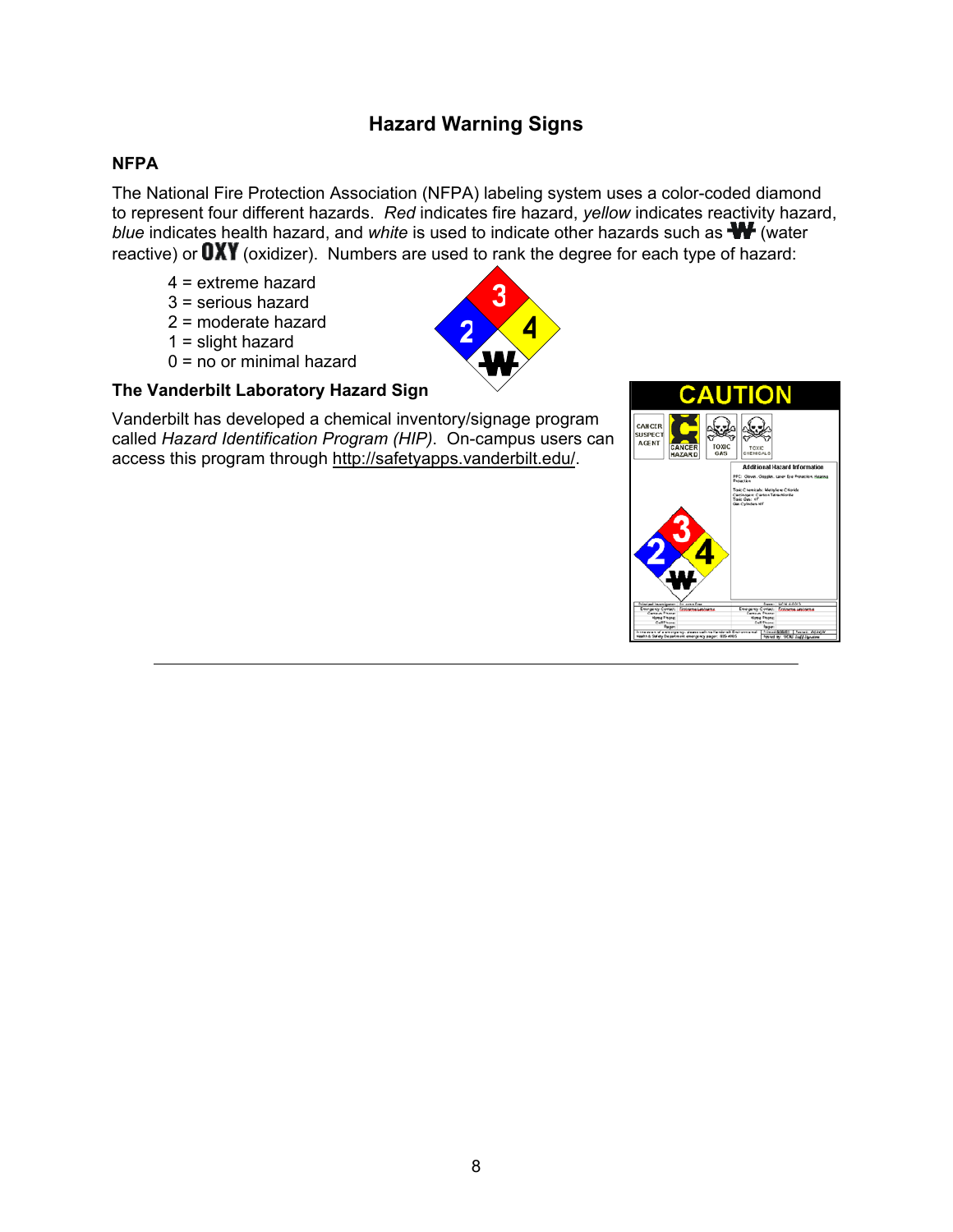## **Personal Protective Equipment, Safety Equipment & Hygiene**

#### <span id="page-8-0"></span>Routes of Exposure

The type of Personal Protective Equipment and Safety Equipment you will need depends on the potential routes of exposure for the chemicals you will be working with. There are four ways which chemicals can enter your body: *inhalation, ingestion, absorption and injection*. For our purposes, the *injection* route of entry includes not only an actual injury to the skin caused by a sharp, but also through a pre-existing injury to the skin or through a cut injury (injection) that breaks the skin during a procedure.

### Eye & Face Splash protection

To prevent contamination from getting into eyes, goggles are the best choice. Safety glasses do not provide a seal around the eyes and can therefore allow droplets to fall into your eyes. Face shields are also an excellent choice for protecting the entire face from splash contamination. If you should also need eye protection from impact (such as from flying pieces of metal from a grinder or saw) or from radiation (such as from a laser), make sure the safety glass you choose are appropriate and rated for that type of eye protection.



### Skin protection

In addition to the clothes and shoes we wear all the time, we need to wear additional protective clothing such as lab coats, lab aprons or chemical resistant protective suits and chemically resistant gloves to prevent contamination of our skin. Most of the time you will not be wearing a protective suit, so avoid wearing clothes that leave large areas of skin bare, such as shorts and sandals, when you plan to work in the lab.

The skin on our hands is the most likely part of our bodies to become contaminated. When selecting gloves for use in the lab remember the following:

- 1. Not all gloves protect from all chemicals. You will need to make sure that the chemicals you will be handling will not degrade the gloves you plan to wear. Glove manufacturers can provide assistance in determining which gloves will work for different chemicals. *Never wear latex gloves when handling solvents.*
- 2. Disposable gloves should not be worn all day long. Change gloves frequently.
- 3. Sometimes you may need to wear more than one pair of gloves; for instance, wear heavy gloves over Nitrile gloves when using large quantities of hazardous chemicals such as halogenated solvents.

For assistance in determining the best PPE to wear for the chemicals you use, consult the *NIOSH Guide to Chemical Protective Clothing* (http://www.cdc.gov/niosh/ncpc1.html). There are additional PPE guides available through the VEHS "Links" page under "Chemical Safety."

To reduce the likelihood of skin contamination in your laboratory, keep your lab clean. Do not leave behind chemical residues that will allow other people to become contaminated.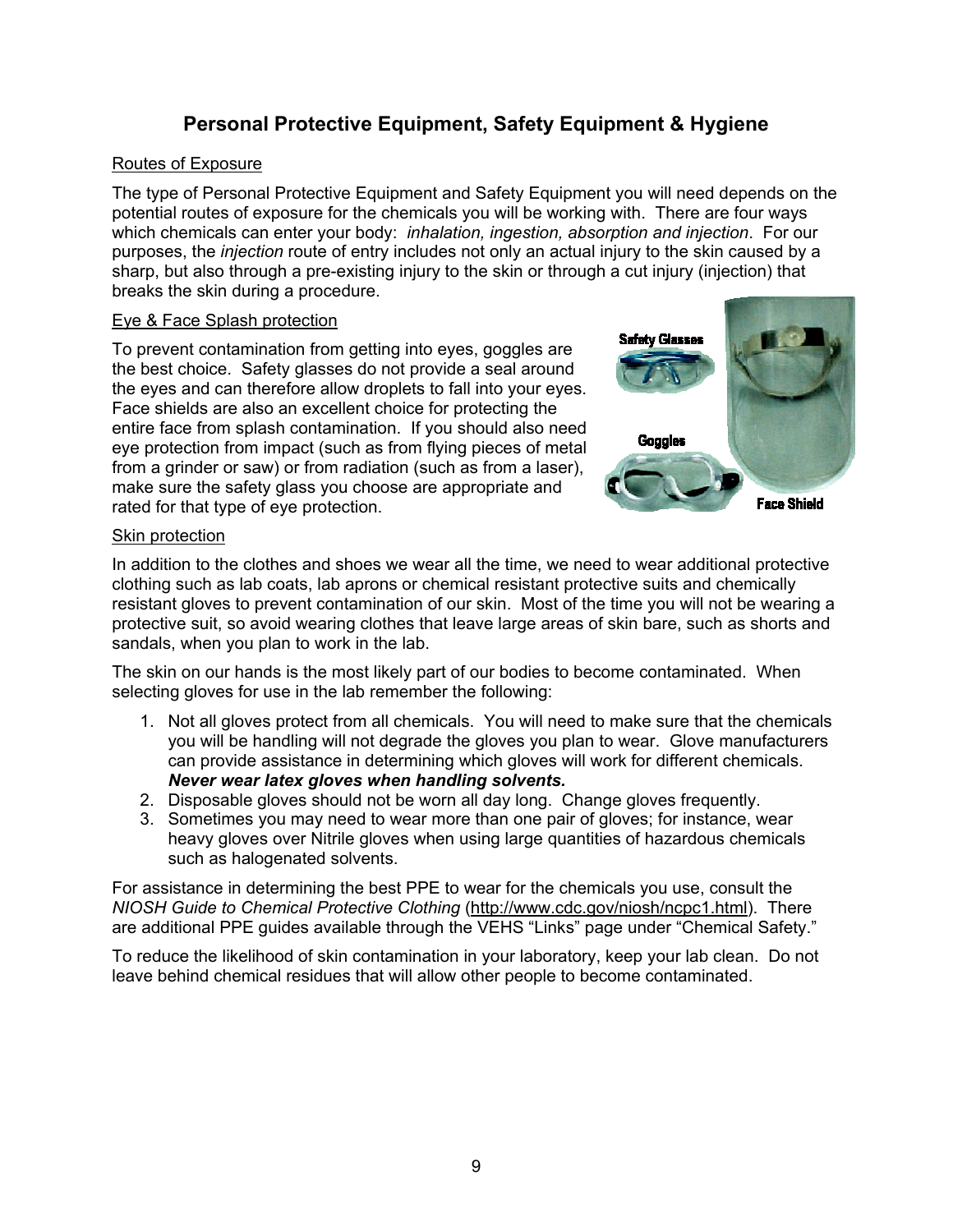### <span id="page-9-0"></span>Ingestion Protection

To prevent accidental ingestion of chemicals:

- 1. Wear gloves during procedures involving chemicals.
- 2. Wash your hands after each procedure.
- 3. Never store food or beverages in the lab with chemicals.
- 4. Never eat or drink in the lab.

#### Inhalation Protection

To prevent inhalation of chemical gases, vapors, dusts or aerosols:

- 1. Work in a fume hood. The fume hood is your preferred engineering control defense against inhalation uptake of chemicals. Make sure the fume hood is working well before use and work at least six inches in from the edge of the hood to maximize the capture efficiency of your fume hood.
- 2. Glove boxes are another way to prevent hazardous chemicals exposure.
- 3. Wearing a respirator is the very last option to consider when providing inhalation protection.
	- a. Before anyone can be approved to wear a respirator, they must satisfy these two OSHA requirements: (1) An annual medical evaluation to determine whether or not a person is physically capable of wearing a respirator and (2) OSHA requires a fit-test evaluation to ensure that the respirator seals properly around the face and does not allow unfiltered air to leak in.
	- b. Respirator filters are chemical specific. You must make sure that the cartridges in your respirator will absorb the chemical(s) you are planning on working with.





### Emergency Showers & Eye Wash Stations

If there is an accident, two of the most important pieces of safety equipment you have are the *emergency shower* and the *eye wash station*. If you contaminate yourself over a large part of your body or over a part of your body that you cannot rinse off in the sink, immediately go to the emergency shower, strip off any contaminated clothing, and stay under the water for at least 15 minutes. If something splashes into your eye, immediately flush with water for as long as possible. The general rule is to flush with water for 15 minutes.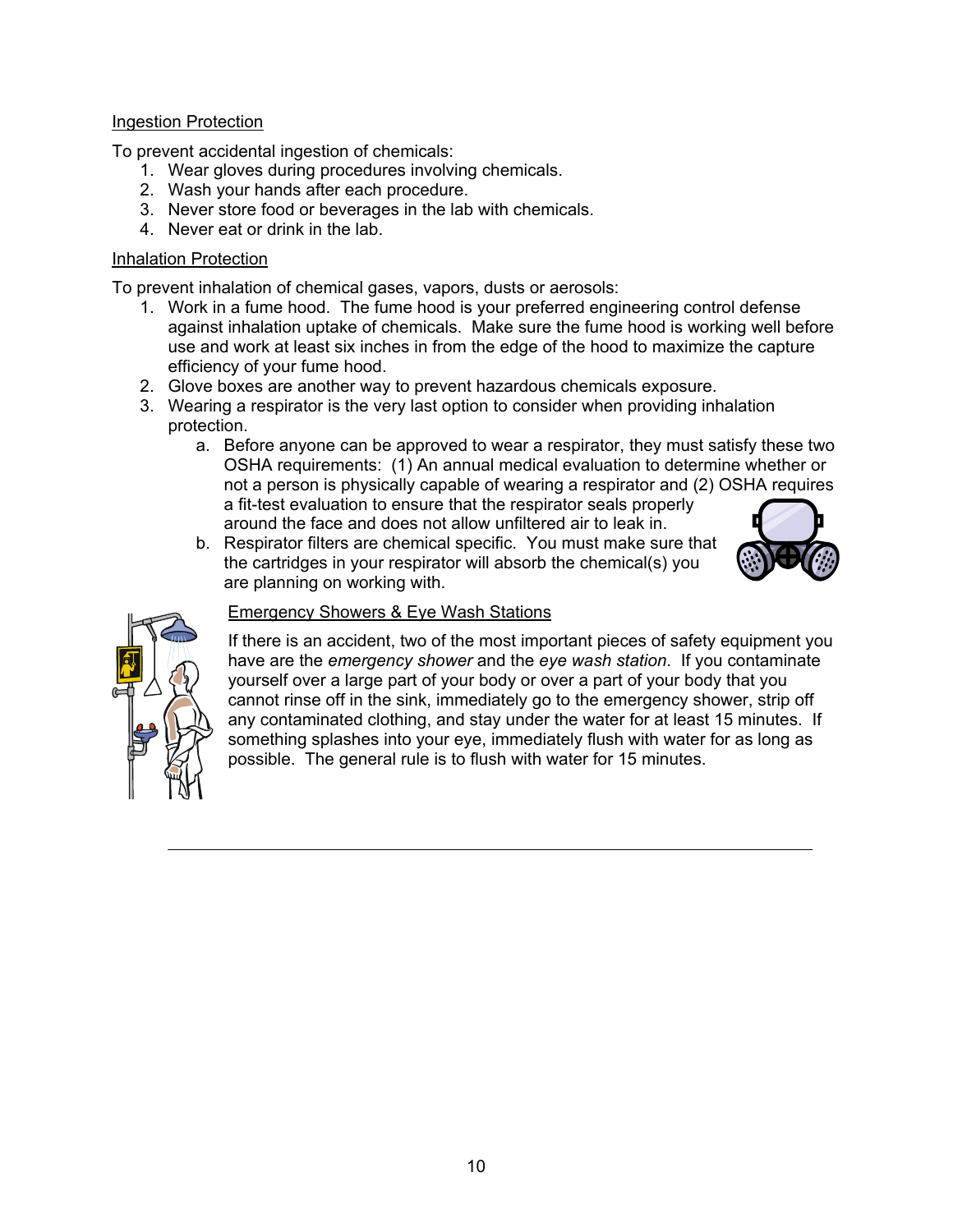# **Fire & Life Safety**

### <span id="page-10-0"></span>Classes of Fire Extinguishers

The *class* of a fire extinguisher tells you what type of fire that the extinguisher can be used on.

A – fires involving ordinary combustibles such as wood, paper or cloth. *This AB class* 

- B fires involving liquids, greases & gases
- C fires involving energized electrical equipment
- D fires involving metals such as Mg, Na or K.

If an extinguisher is rated for multiple classes, it will work on all of the fire classes that are listed. For instance, class "ABC" fire extinguishers work for any type of fire *except* metal fires.

#### Using a Fire Extinguisher – PASS

To use a fire extinguisher, remember the acronym *PASS*:



**P**ull the pin. **Aim at the base of the fire. S**queeze the handle. **S**weep back and forth.

When using a fire extinguisher, always start 8-10 feet away from the fire and walk towards the fire as you spray it with the extinguisher. If you start too close, you can actually spread the fire. If the fire is not out by the time you get to the fire, leave; the fire is too big for you to handle. Never attempt to put out a fire that is larger than a small trash can fire.

#### If there is a fire – RACE

**R**escue or Remove everyone in the lab. **A**ctivate the nearest alarm pull station. **C**onfine the fire by closing lab doors. If it is a hood fire, you should lower the sash, if possible. **E**vacuate – Leave lights on, follow the exit signs, stay low in smoky areas and use stairs, not elevators.



#### Flammable & Combustible Liquid Storage

Flammable liquids should always be stored in Underwriter Laboratories (UL) listed flammable storage cabinets and containers. Only keep small quantities (no more than 5 gallons) of combustibles in ordinary containers outside of flammable storage containers.

#### Open Flames

If you perform procedures involving open flames, never leave the fire unattended.

#### Electrical Safety



Keep electrical equipment away from damp areas, such as sinks. Use ground fault protection and arrange equipment to avoid spills. Remember that extension cords are only for short-term use. For long-term power supply, have additional outlets installed.



*extinguisher should not be used for metal or electrical fires.*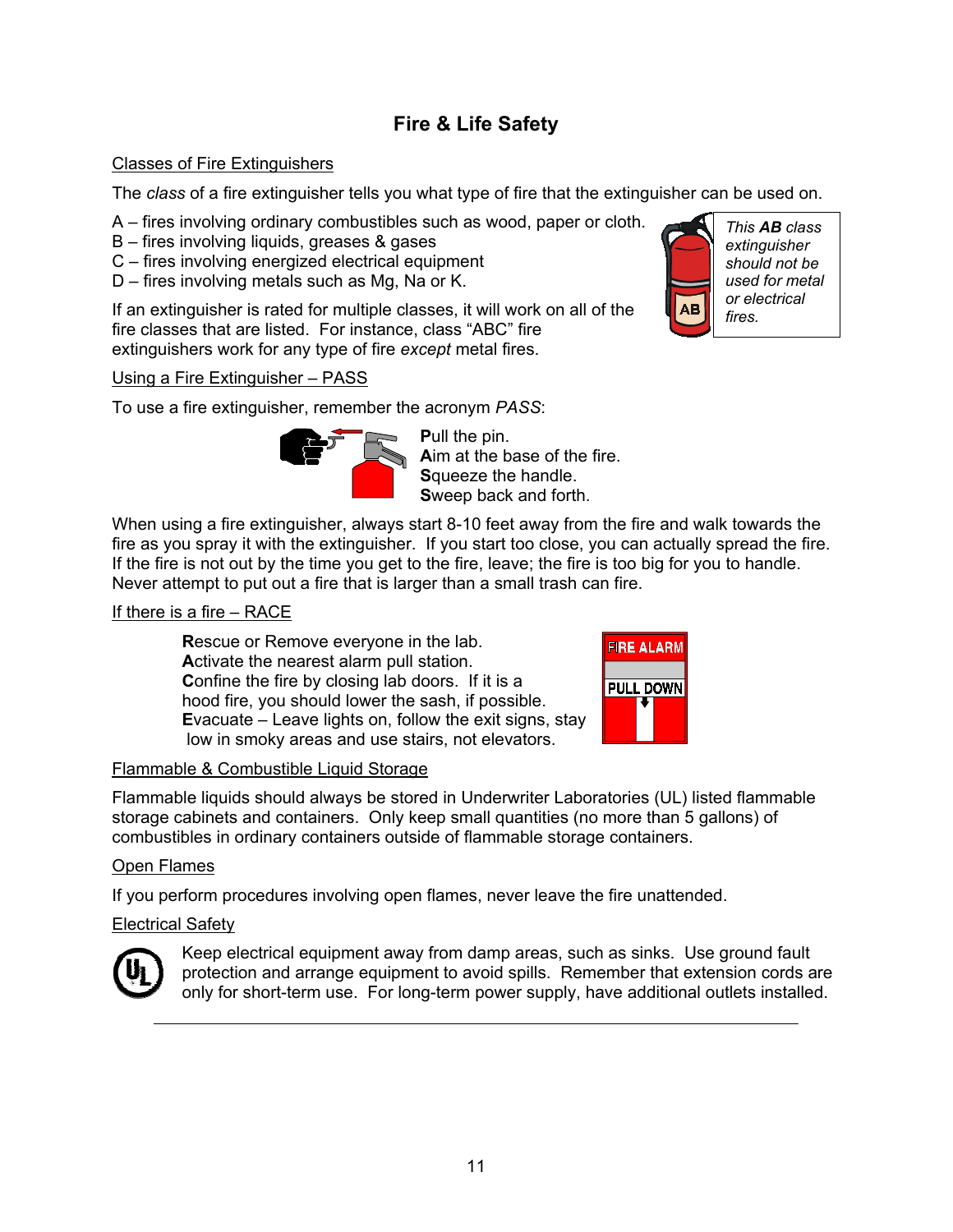# **Compressed Gas & Cryogenic Liquid Cylinder Safety**

### <span id="page-11-0"></span>Compressed Gas & Cryogenic Liquid Cylinders Can Become Rockets

All compressed gases and liquids, even if non-flammable and non-toxic are still potentially hazardous due to oxygen displacement and because it is under high pressure. If a cylinder is not secured properly and falls over, there is a rocket launched in your lab.

#### Cylinder Transportation & Storage

Use carts only when transporting and never for storage.

Always keep cylinders secured to prevent them from falling. Only secure cylinders to structural supports that are permanently affixed to the floor, wall or ceiling. It is permissible to store up to three capped cylinders toget her, but secure cylinders individually if they are uncapped.

Store cylinders away from potential heat sources such as incubators, water baths, hot plates or burners.

Never use or store cylinders in poorly ventilated rooms, because compressed gases and liquids can rapidly displace the oxygen in the room, leaving you vulnerable to suffocation. Conversely, oxygen cylinders that are opened in a poorly ventilated room can quickly enrich the atmosphere, creating an atmosphere where the smallest spark could easily start an explosive and deadly fire.

An additional concern when storing cryogenic liquid cylinders in a small, inadequately ventilated area is that water will condense on the floor of the room resulting in a dangerous, slippery floor.

#### Hazardous Gases

Hazardous gases include both toxic gases and gases that create fire hazards. Hazardous gases must be stored in vented cabinets, fume hoods, or specially designed vented equipment. Store fuel cylinders in vented cabinets, separately from oxygen cylinders.

Following is an incomplete listing of some of the hazardous gases you may use:  $O_2$ , H<sub>2</sub>S, NH<sub>3</sub>,  $NO<sub>2</sub>$ , NO, HCl, HF, SO<sub>2</sub>, H<sub>2</sub>, acetylene and halogen gases (Cl<sub>2</sub>, Br<sub>2</sub>, F<sub>2</sub>).

#### Cylinder Safety Tips

Before using a cylinder, verify that you have the correct gas or liquid. When installing cylinders, leak test around valve connections.

When a cylinder is empty, close the valve, check if for leaks, and remove the cylinder. Securely recap the cylinder and attach a tag or sticker that will identify the cylinder as empty.

Choose piping and fittings appropriate for the chemical and the pressures used. When designing piping layout, consider ways to minimize the likelihood of damage to the piping. Do not use adaptors and use only appropriate, compatible regulators.



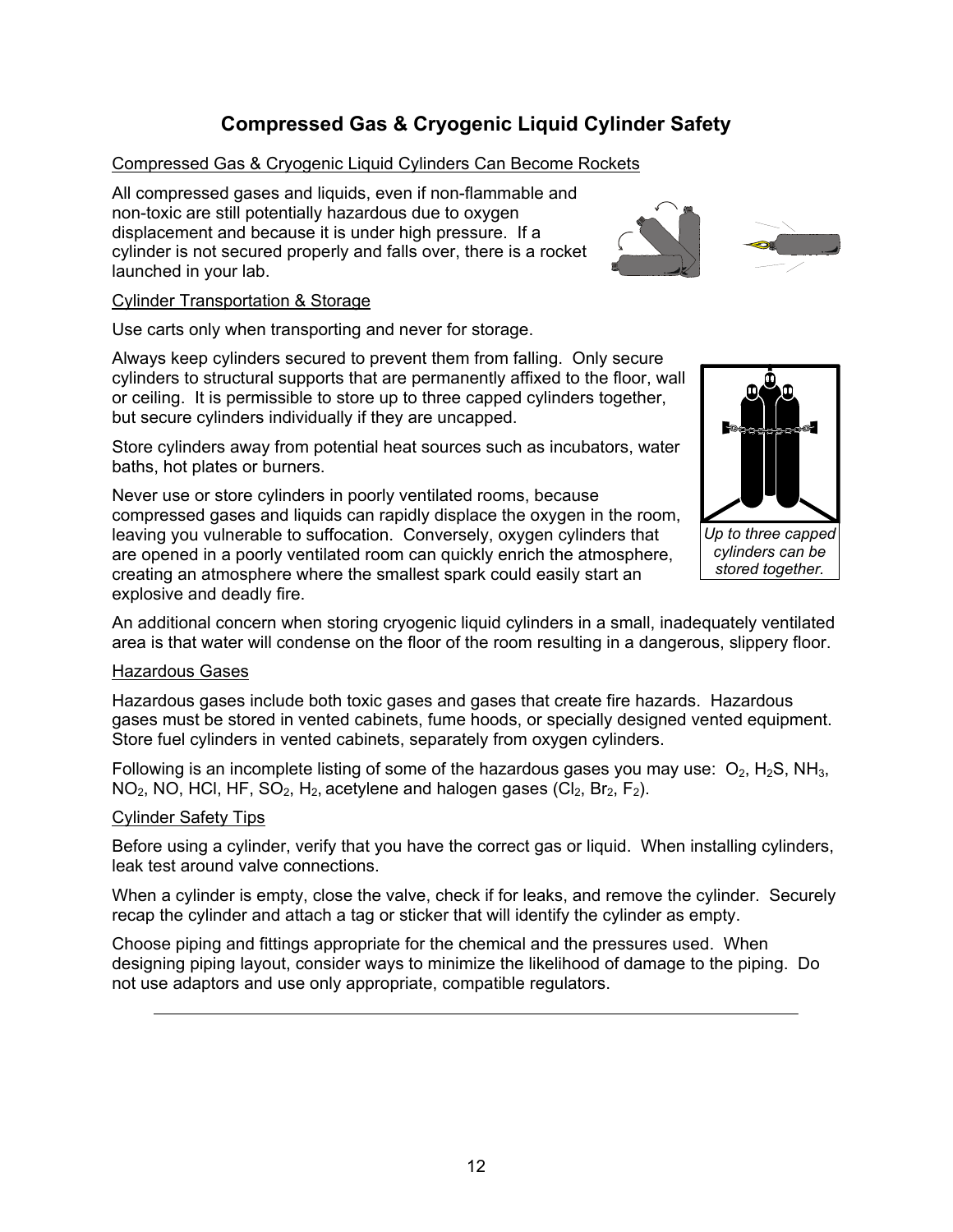## **Spills & Emergency Response**

<span id="page-12-0"></span>There is no precise definition for what makes a spill "small" or "large." This is because the degree of hazard and toxicity among different chemicals greatly varies. In general, a "small" spill is one that you can *safely* handle yourself and a "large" spill is one that you cannot safely handle without assistance. If you have any doubts as to whether or not you can handle a spill yourself, then classify it as a "large" spill and call for help.

#### To respond to a small spill:

- 1. Evacuate anyone in immediate danger. Take care of injured people before cleaning up the spill.
- 2. Stop the spread of the spill as soon as possible. Use appropriate absorbent material to contain the spill.
- 3. Consult the Material Safety Data Sheet (MSDS) for proper decontamination procedures.
- 4. Call VEHS at 2-2057 or 835-4965 for guidance and if you have any doubts about your ability to safely clean up the spill.

### To respond to a large spill:

- 1. Evacuate anyone in immediate danger.
- 2. Tell others in your lab to leave the area with you. Close the door after the last person has exited the room. Advise people in neighboring laboratories if there are potential hazards (such as evaporating solvents or hazardous gases) that could endanger them.
- 3. Phone 1-1911 and 835-4965 to report the situation. Be prepared to tell emergency responders what chemical(s) are involved in the spill.

#### Personnel Exposures

If a person is contaminated with a chemical, seconds can make a huge difference in the severity of injury. Make sure you know exactly where the nearest emergency showers and eye wash stations are located. Strip contaminated clothing off of the victim and have them rinse the contaminated area for at least fifteen minutes.

In case of a medical emergency, seek medical care from the VUH Emergency Department. Call for an ambulance to transport the victim if necessary.

For non-emergency conditions involving exposure to a chemical during normal business hours, call the Occupational Health Clinic at 936-0955.

All employees who work with hazardous materials will have the opportunity to receive medical attention and any follow up exams under the following circumstances:

- $\circ$  After a spill, leak, or explosion resulting in the likelihood of a hazardous material exposure.
- o Whenever an employee develops symptoms associated with exposure to hazardous materials.
- $\circ$  Whenever exposure monitoring reveals an exposure level routinely above the Permissible Exposure Level (PEL) for an OSHA regulated substance.